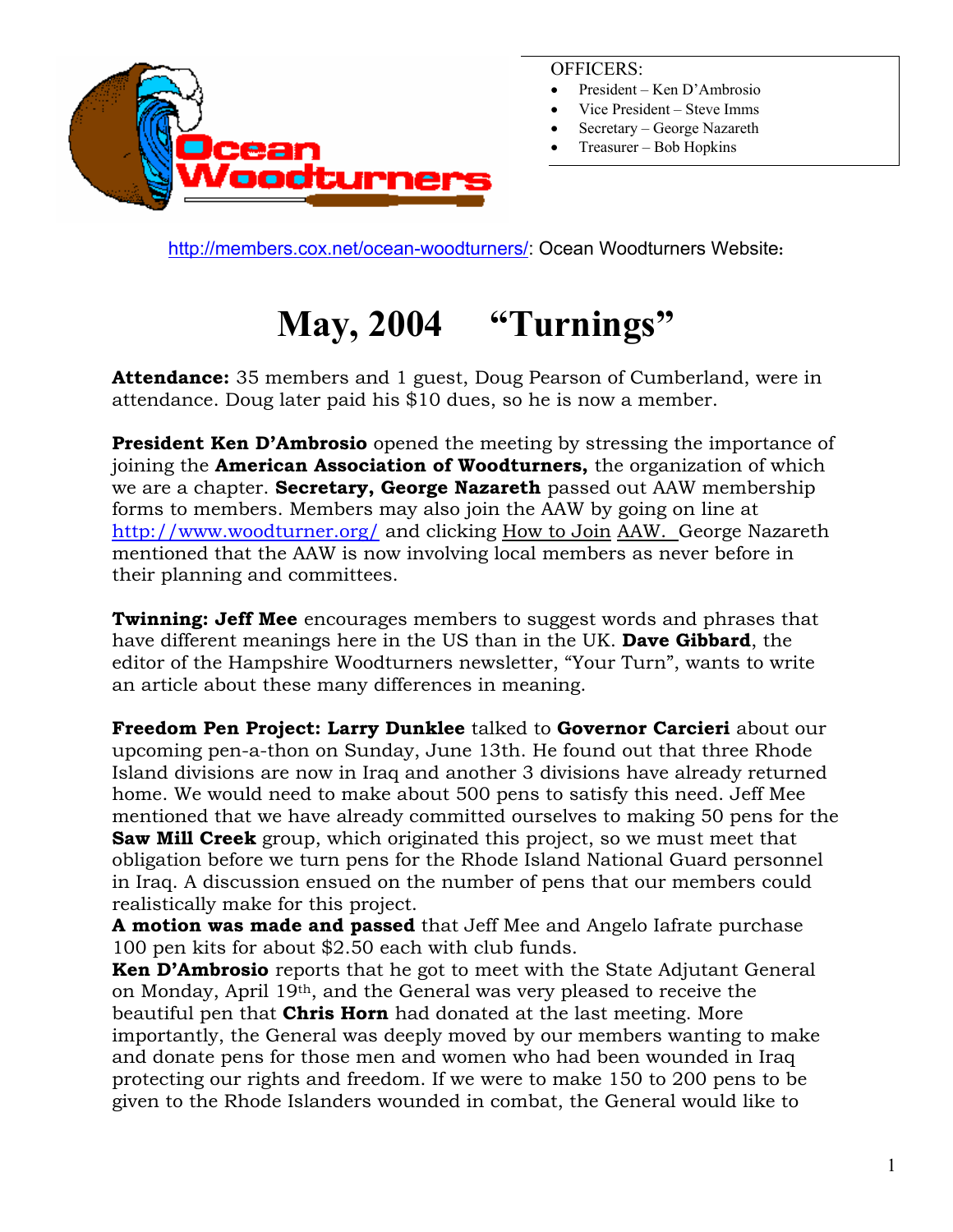arrange some sort of ceremony to recognize our contributions. Ken will inform the General of our progress in the future.

**Wayne Collins** mentioned that his **Tiverton Middle School** group of Junior Ocean Woodturners made the front page of the **Fall River Herald News.** The article mentioned how our own **Angelo Iafrate** demonstrated how to turn pens. The kids were very enthusiastic about the pen project for our service men and women and hope to complete 40 pens by the end of the school year in June. These pens are committed to the **Saw Mill Creek project.**

**We need a new video camera: Steve Imms** stated that our old video camera is no longer working properly and that we need to get another one. After discussion, a motion was made and passed that Steve Imms purchase a new digital video camera with a price limit of \$400.

**Angelo Iafrate** reports that the **AAW** is hoping to bring to the U. S. a noted French turner, **Jean-Francois Escolen.** If he does come to this country, there is a possibility that he would be available to us for a Saturday demonstration and a Sunday one-on-one workshop. Angelo will keep us abreast of this.

## **Special Notice**

## **Sunday, June 27th All Day from 11:00 AM to 5:00 PM**

**Anjelo Iafrate** is having a bowl-turning session at his home workshop in Johnston to benefit the Edgewood Children's Ranch in Florida, which assists children from broken homes. Angelo will have 4 or more lathes set up with as many bowl blanks as he can muster. The plan is to turn as many bowls as possible. This is an AAW "give back to the community project". The kids will be bussed in to the Orlando Symposium and they will spend the day learning about woodturning. It is a great cause and we hope you will turn out en force. Since it is an all day affair, feel free to bring food and drink with you. Angelo will provide a grill for cooking and a cooler for drinks. Anyone and everyone is welcome. For more information call Angelo at 943-1349 or email iafrateturns@cox.net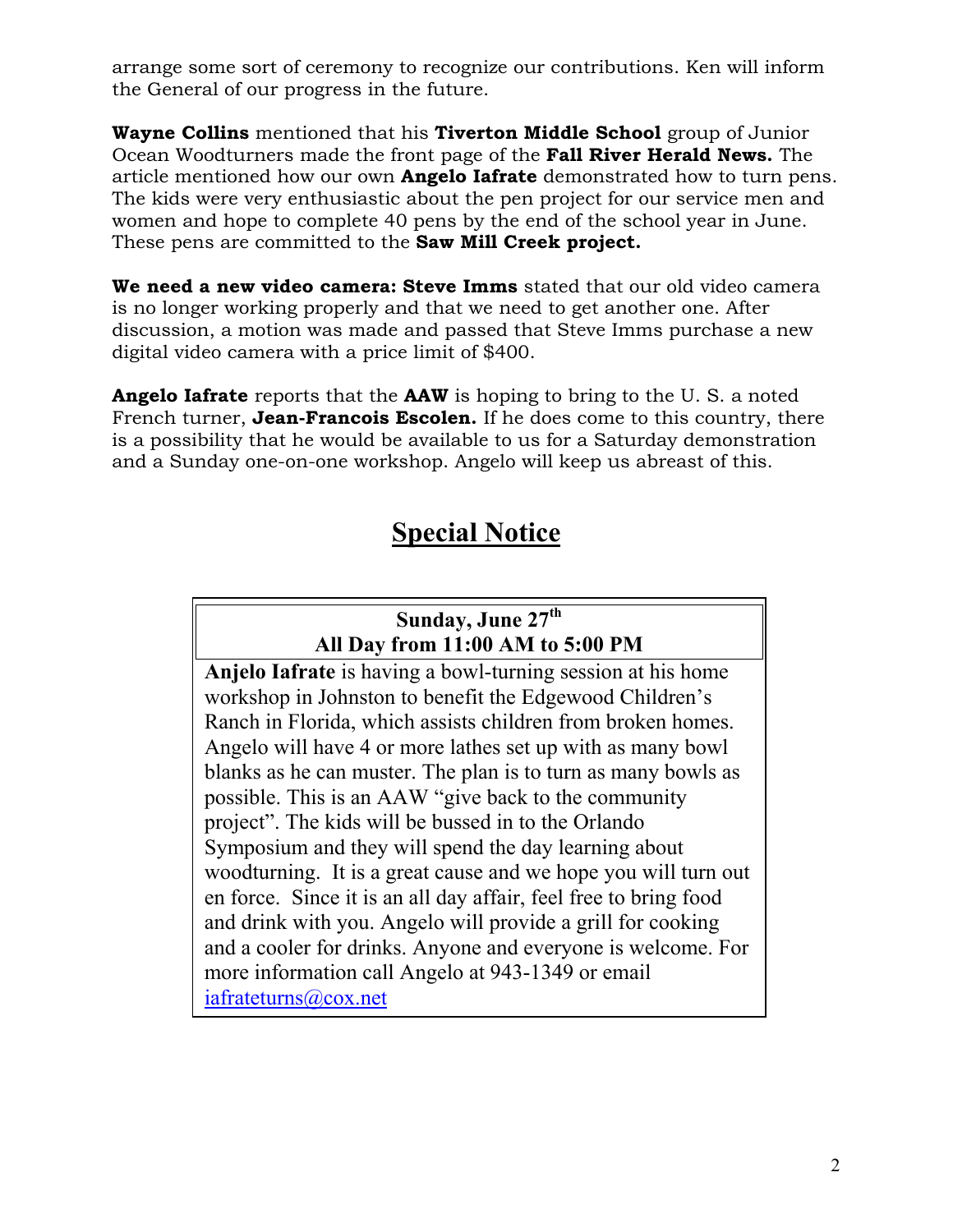**Demonstration: Off-Center Turning.**



**Emilio Iannuccillo** did the explaining and **Mickey Goodman** did the turning. This was an oval turning, which required re-chucking to get the oval shape. While Mickey was turning, Emilio explained the various methods of chucking off-center turnings including the use of a wooden faceplate.

The final piece that Mickey ended up turning was adhered with hot melt glue to the wooden piece held in the Nova Chuck. As fate would have it, the hot melt glue was not strong enough and the piece flew off. Mickey was not flustered at all, and requested some 5-minute epoxy from Chris Horn and in a few minutes the turning progressed to a fine conclusion.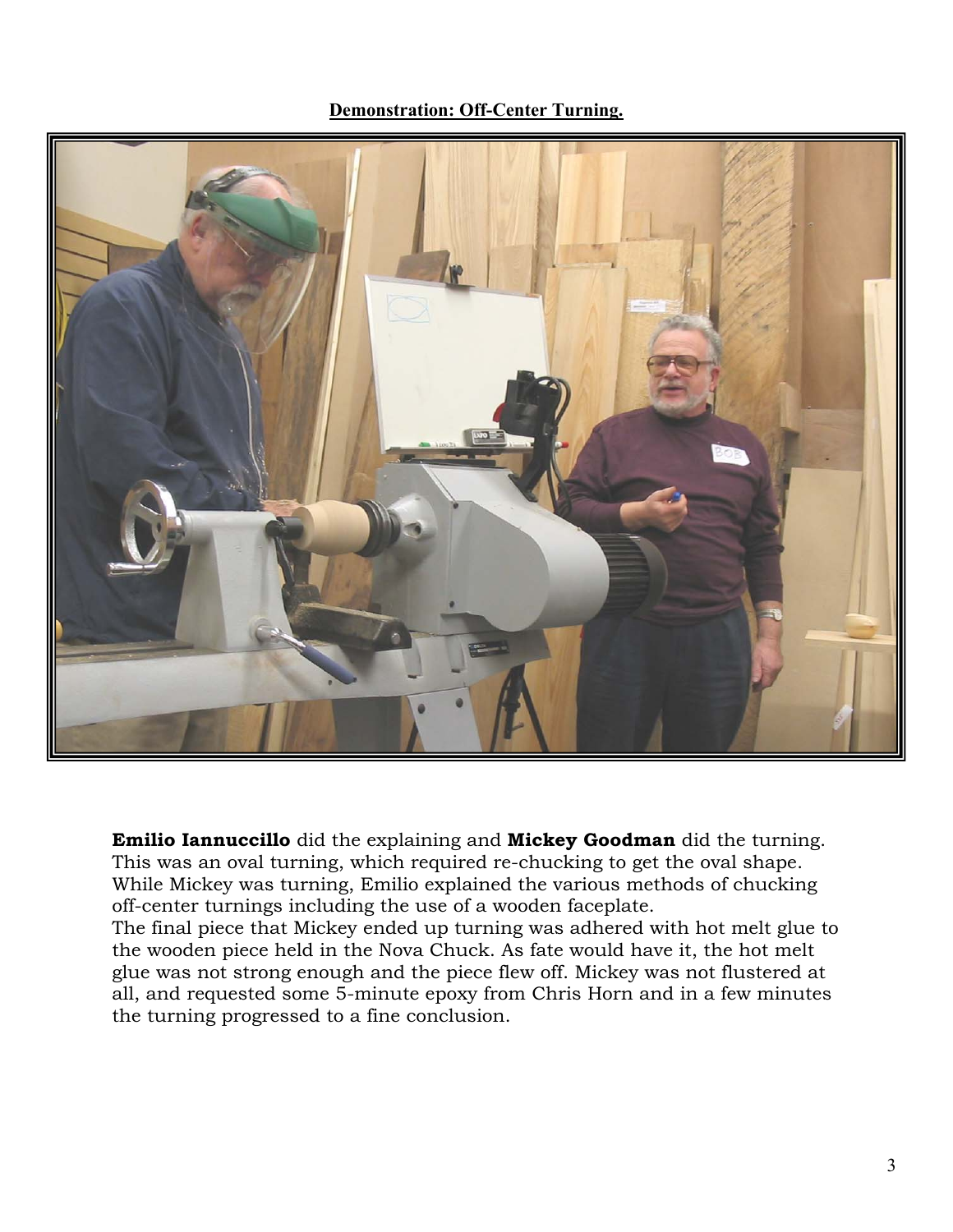#### **Show and Tell:**



- **1 – Dick Murphy:** a natural edge bowl
- **2 Ron Chatterley:** a small maple bowl
- **3 Ron Chatterley:** a spalted oak bowl
- **3A Ron Chatterley:** a spalted bowl
- **4 Rick Sousa:** a maple hat
- **5 Rick Sousa:** a small bowl with "ebonized" finish
- **6 Rick Sousa:** a small bowl of American Holly with salad bowl finish
- **7 Rick Sousa:** a small bowl with "ebonized" finish
- 
- **9 Bill Smith:** A Black Walnut Goblet
- **10 Jeff Mee:** a large Cherry bowl

**11 - Jeff Mee:** a spalted Black Locust bowl

**12 - Jeff Mee:** an Ambrosia Maple hat (under the tutelage of Rick Sousa)

**8 - Mickey Goodman:** a lidded box **Rick Sousa's formula for "ebonizing" wood:**  Place steel wood for a few days in a container of vinegar. Then rub the mixture into the wood, which turns the wood dark brown. When the wood dries, rub salad bowl oil on the wood, which turns it even darker.

**Raffle:** A great many pieces of wood and timber were brought in for the raffle including 3 prized and coveted large slabs of figured Maple about 2  $\frac{1}{2}$  " thick (See # 13 in Show & Tell picture). The 36 members present place a total of 60 one dollar bills in the respective paper bags. The bags for the 3 Maple slabs were attracting the most dollars. Some members put 2 or 3 dollars into the bags in hope of getting one of these Maple slabs. I really think that this raffle exceeded all other meeting raffles by adding \$60.00 to our treasury.